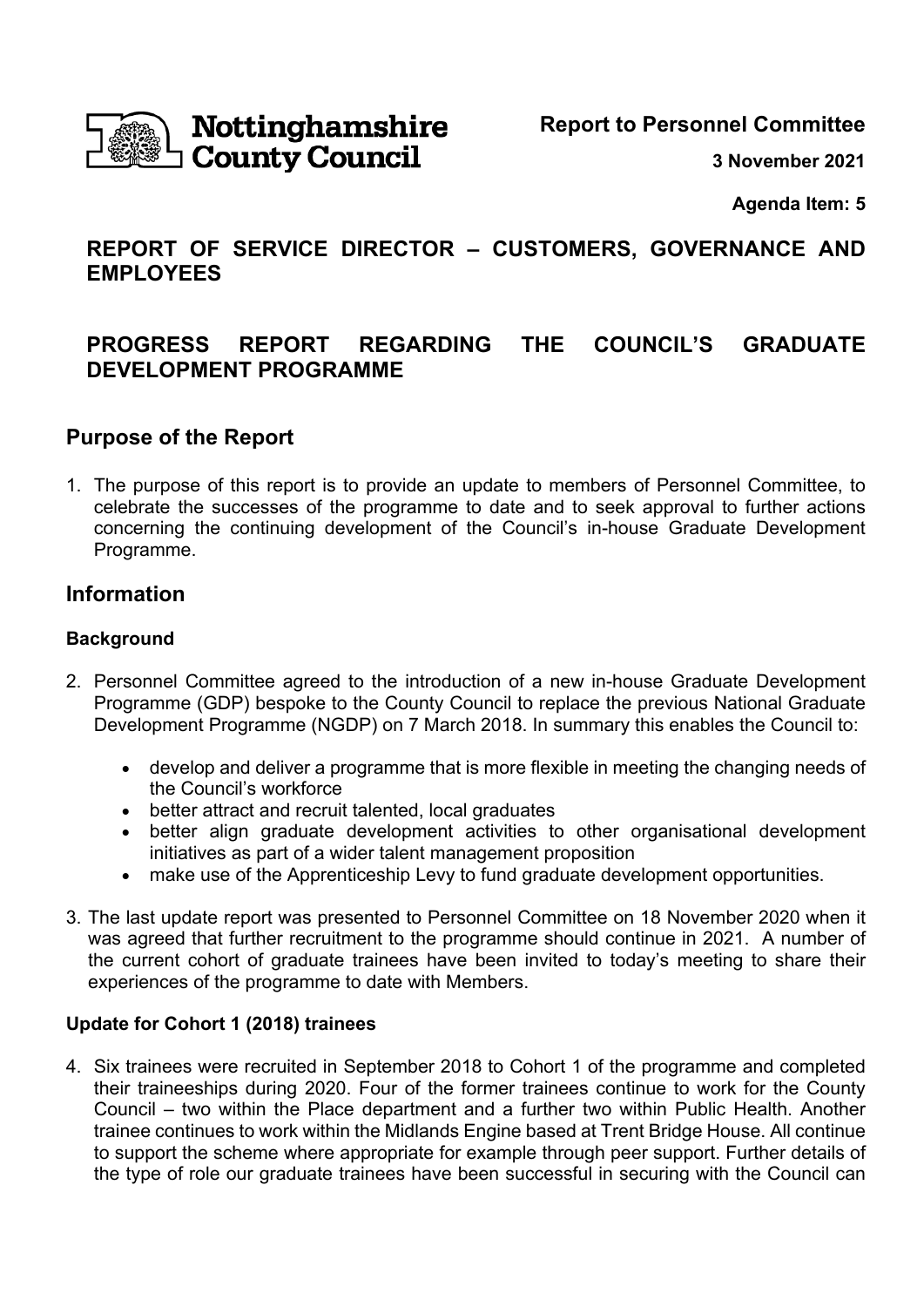be found below. Our trainees enter on Grade 5 so Members can see that after their two year development programme, all have been appointed to roles at a higher level.

## **Update for Cohort 2 (2019) trainees**

5. In September 2019, five further trainees were recruited to Cohort 2 of the programme. One trainee had previously secured a position within the Midlands Engine based at Trent Bridge House while three of the cohort have recently secured positions within Public Health. The other trainee is now working in a role within Service Improvement in the Adult Social Care department. The trainees have been supported to complete their level 5 apprenticeship as an Operations/Departmental Manager and in September all four who remained in the Council have passed their apprenticeship with Distinction. Full details of the roles secured by the first two inhouse cohorts can be found below:

## **Cohort 1 – recruited in 2018 and completed traineeship in 2020**

6. Graduate 1 – secured role as Public Health Commissioning Manager at Band D in November 2020

Graduate 2 – secured role as Public Health Commissioning Manager at Band D in November 2020 and is now focused on Covid Response

Graduate 3 – secured role as Developer Contributions Practitioner in Place at Band B in June 2020

Graduate 4 – secured role as Cultural Services Commissioning Manager in Place at Band B in October 2020

Graduate 5 – secured role as Programme Officer within the Midlands Engine based at Trent Bridge House in November 2020

Graduate 6 – secured role in the Greater London Authority in January 2020.

7. Graduate 6 is the only trainee from this cohort to have left the Council or one of its partner organisations such as the Midlands Engine. The remaining former graduate trainees remain in the roles they successfully secured.

## **Cohort 2 – recruited in 2019 and completed traineeships in 2021**

8. Graduate A – secured role as Covid Response Manager in Public Health at Band C in October 2021

Graduate B – secured role as Public Health Support Officer at Band B in October 2021

Graduate C – secured role as Covid Outbreak In.vestigator in Public Health at Band A in October 2021

Graduate D – secured role as Service Improvement Officer at Band A in Adult Social Care in October 2021

Graduate E – secured role as Project Officer at Band A within the Midlands Engine based at Trent Bridge House in June 2021

## **Update for Cohort 3 (2020) trainees**

9. Despite the ongoing Covid-19 restrictions throughout 2020 and the first few months of 2021, six new trainees were recruited to the scheme and started their traineeships on 18 January 2021. All are progressing well with their apprenticeship including the ILM qualification and their placement experiences, with each trainee having completed at least one placement to date.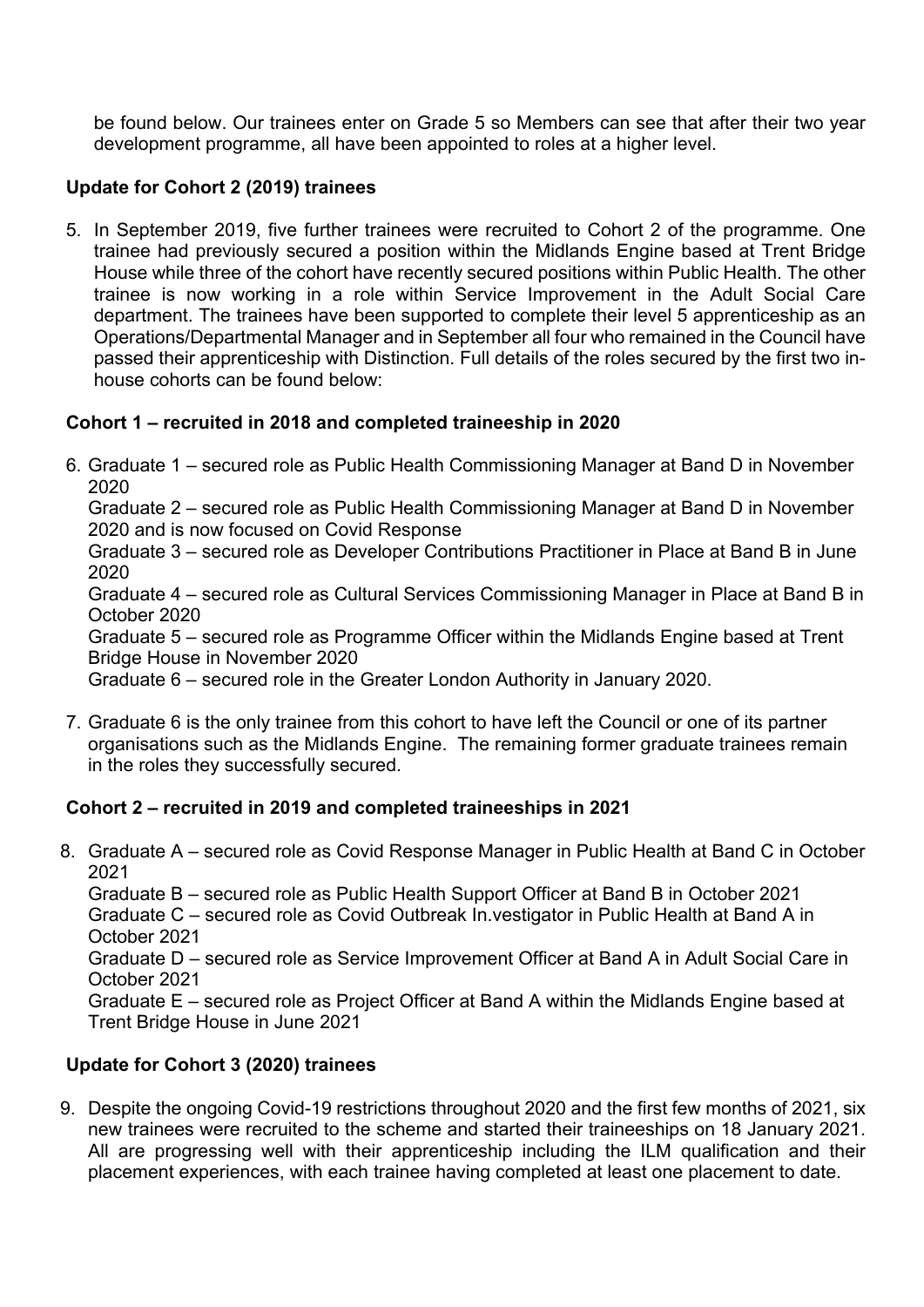#### **Recruitment of Cohort 4 (2021) trainees**

- 10. Recruitment for Cohort 4 reverted to the usual timescales for 2021. Applications for this year's programme opened on 17 March. As with previous years, marketing and promotional activity including the use of social media and other digital routes were utilised to attract potential internal and external applicants to a dedicated webpage (www.nottinghamshire.gov.uk/graduates). This page provided more information about the programme and included a link to the Council's job vacancy page. Social media activity was also co-ordinated with local universities to promote the programme. Continued Covid-19 restrictions earlier in the year meant that campus-based activities could not be undertaken. However, promotion of the scheme continued through virtual job fairs as well as remote presentations to students at both Nottingham universities. The deadline for applications was 20 April with 225 applications received. This was a decrease on the 444 applications received in 2020. The impact of Covid-19 may have inflated the figures for 2020 while conversely suppressing them during 2021. For example, a greater number of students may not have been living locally during the application process having not been on campus for a number of months. Evidence also suggests there were a greater number of students accessing courses at Masters level and therefore deferring applying for jobs.
- 11. Following shortlisting, 35 candidates attended four assessment centres which were again run virtually via Microsoft Teams on 15 and 16 June. As with previous years, the assessment centres were developed and run in conjunction with East Midlands Councils (EMC) and utilised a range of activities (including a group exercise and individual presentation) to test and assess candidates for the relevant skills, attributes and behaviours which indicated a good 'fit' with the Council and suitability for this development programme. Whilst several contingencies were identified to deal with potential issues, all the sessions ran smoothly, and all candidates were able to participate fully.
- 12. Following the assessment centres, 15 candidates were invited to final interviews, again held virtually. The standard of candidates was extremely high and eight candidates were offered and accepted positions on the programme. This is the largest cohort so far recruited. The Cohort 4 trainees started on 30 September and are now in their first placements and have commenced their apprenticeship including ILM activities. All have now been allocated a mentor and are also benefiting from the peer support of the previous graduate trainee cohorts.

#### **Statistics**

| <b>District/Location</b> | <b>Applicants</b> | <b>Assessment</b><br><b>Centre</b> | <b>Interviewees</b> | <b>Appointed</b> |
|--------------------------|-------------------|------------------------------------|---------------------|------------------|
| Ashfield                 | 13                | 3                                  | $\overline{2}$      |                  |
| <b>Bassetlaw</b>         | 6                 | $\overline{2}$                     |                     |                  |
| <b>Broxtowe</b>          | 33                | 4                                  | $\overline{2}$      |                  |
| Gedling                  | 12                |                                    |                     |                  |
| Mansfield                | 6                 |                                    |                     |                  |
| Newark and Sherwood      | 10                | 2                                  | റ                   |                  |
| <b>Rushcliffe</b>        | 16                | C                                  |                     |                  |
| Nottingham City          | 102               | 17                                 |                     |                  |
| Non-Nottinghamshire      | 27                | 3                                  |                     |                  |
| <b>Total</b>             | 225               | 35                                 | 15                  |                  |

13. Recruitment breakdown by district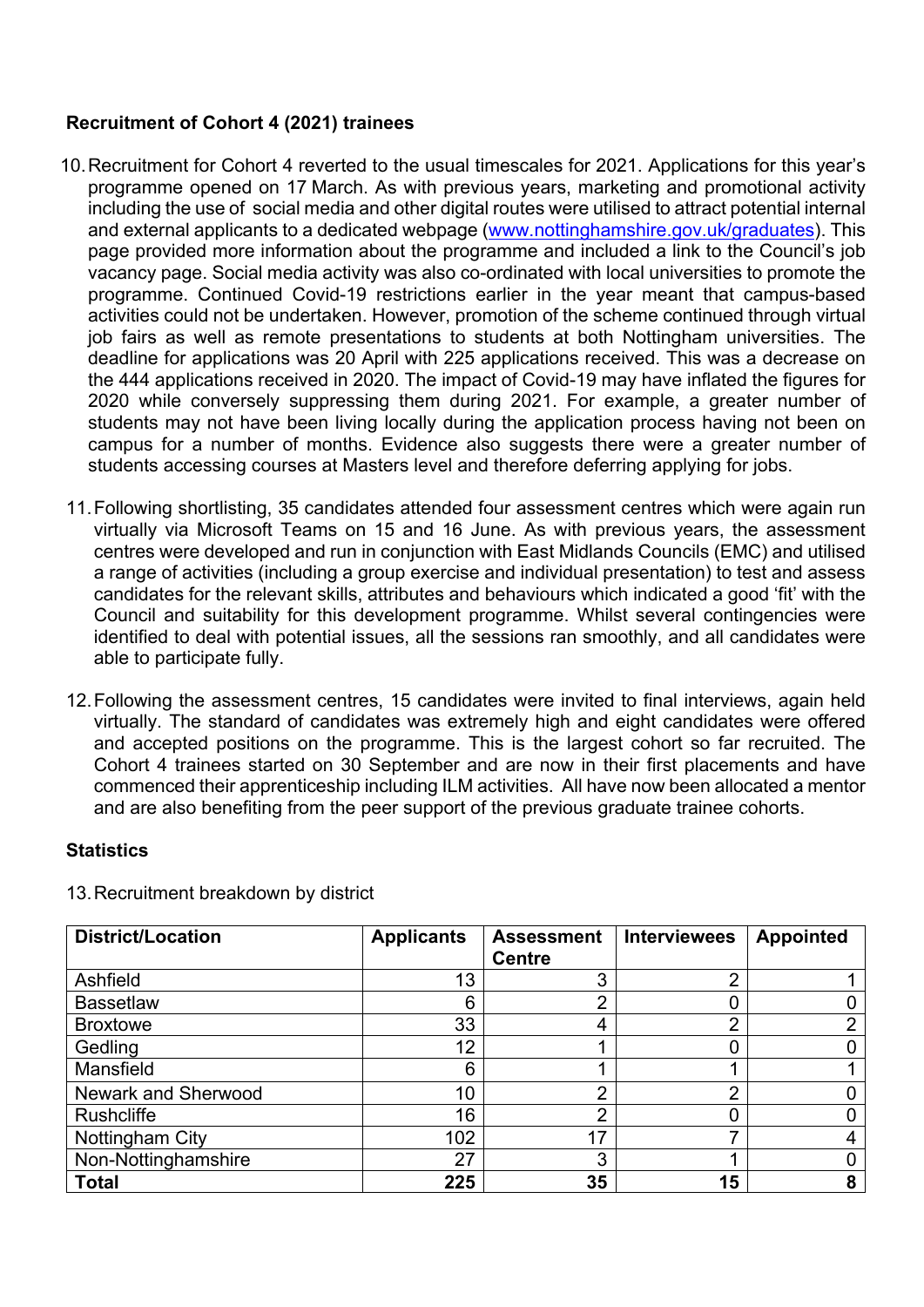| <b>University</b> | <b>Applicants</b> | <b>Assessment</b><br><b>Centre</b> | <b>Interviewees</b> | <b>Appointed</b> |
|-------------------|-------------------|------------------------------------|---------------------|------------------|
| Nottingham        | 80                | 17                                 | 8                   | 5                |
| Nottingham Trent  | 58                | 5                                  | 3                   | ⌒                |
| Sheffield         | 4                 |                                    | 0                   |                  |
| Sheffield Hallam  | 3                 |                                    | 0                   |                  |
| Leicester         | 3                 | ⌒                                  |                     |                  |
| De Montfort       | 5                 |                                    | 0                   |                  |
| Derby             | 17                | ⌒                                  | 0                   |                  |
| Lincoln           | 5                 |                                    |                     |                  |
| Loughborough      | $\overline{2}$    |                                    | 0                   |                  |
| Other             | 48                | 8                                  | $\overline{2}$      |                  |
| <b>Total</b>      | 225               | 35                                 | 15                  | 8                |

14. Recruitment breakdown by university

15. Work continues to encourage applications from a diverse range of candidates to the programme. Utilising feedback from previous years, there appears to continue to be diversity of applicants selected for the assessment centres in terms of disability and sexual orientation. However there appears to have been a decrease in diversity by ethnicity. This however has not been reflected at the application stage where in 2020 20% of applicants were identified as Black, Asian and Ethnic Minority while this year the percentage increased to 22.9% (Note: where known, non-disclosures are shown in brackets. Non-disclosures are also considered when calculating the percentage figures).

| Year | <b>Assessment</b>                 | <b>Black Asian</b>          | <b>LGBT</b>     | Gender                            | <b>Disability</b> |                 |
|------|-----------------------------------|-----------------------------|-----------------|-----------------------------------|-------------------|-----------------|
|      | <b>Centre</b><br><b>Attendees</b> | & Ethnic<br><b>Minority</b> |                 | Female                            | <b>Male</b>       |                 |
| 2018 | 44                                | $4 = 9.1\%$                 | $4 = 9.1\%$     | 27<br>$=$ $\overline{ }$<br>61.4% | $15 = 38.6\%$     | $2 = 4.6\%$     |
| 2019 | 41                                | $5(3) = 13.2\%$             | $5(4) = 13.5\%$ | 24<br>$=$ $\overline{ }$<br>58.5% | $17 = 41.5%$      | $7(2) = 18%$    |
| 2020 | 37                                | $6(1) = 16.7\%$             | $7(2) = 20%$    | 22<br>$=$ $\overline{ }$<br>59.5% | $15 = 40.5%$      | $2(1) = 5.9\%$  |
| 2021 | 35                                | $1(2) = 3\%$                | $7(3) = 21.9\%$ | $24 = 68.6\%$                     | $11 = 31.4\%$     | $5(2) = 15.2\%$ |

#### **Review of the Programme Implementation**

- 16. Candidates continue to spontaneously feed back on their positive experiences of the recruitment process reflecting how much they enjoyed it and how well run the process was. This has corresponded with positive comments received from internal staff involved in helping run the assessment centres and interviews as well as from colleagues at East Midlands Councils who continue to be involved in the assessment process.
- 17. Indications are that the programme is successful and continues to see positive impacts including:
	- Continued high levels of engagement and interest from the local graduate population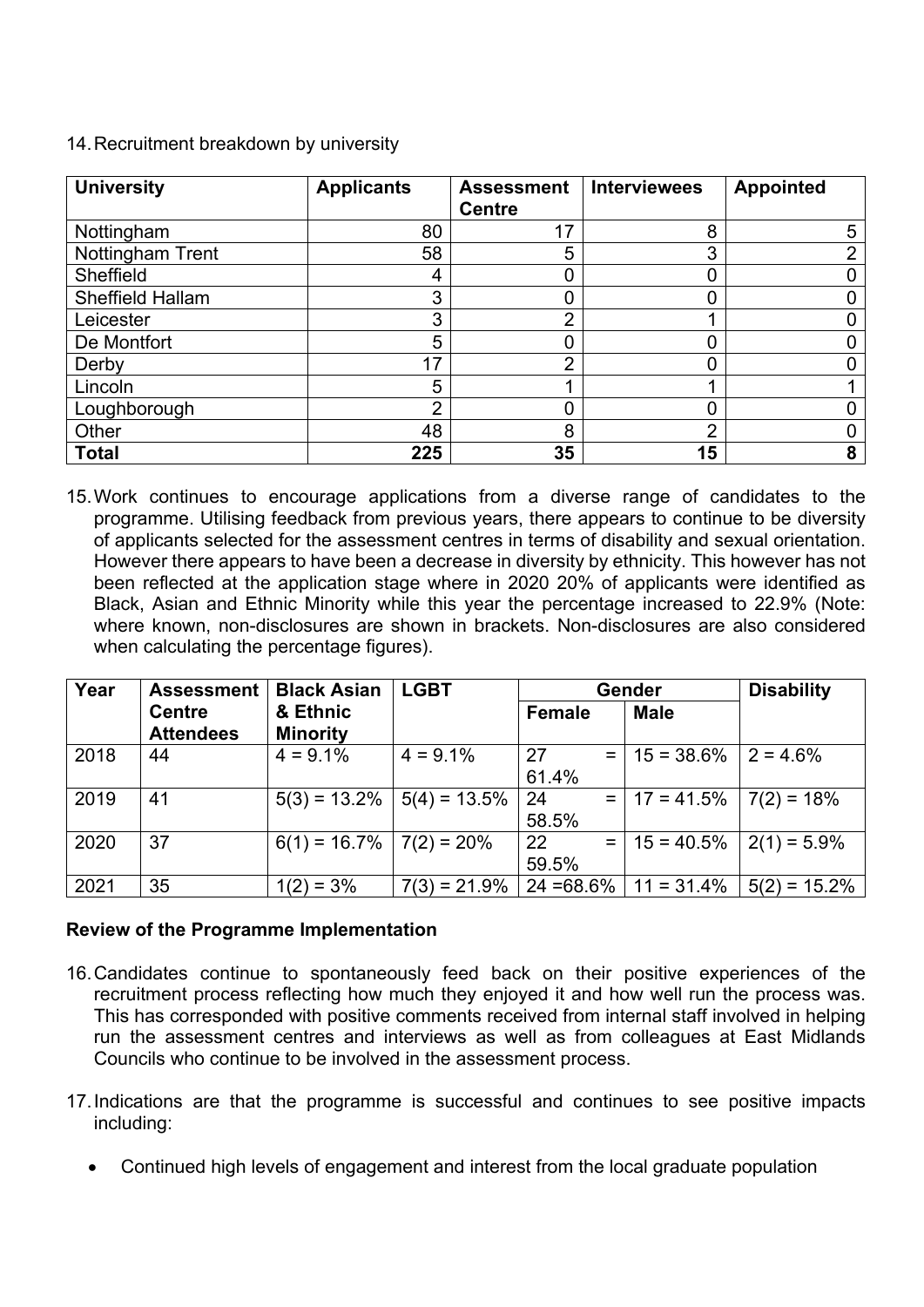- Continued engagement and partnership working with local universities to attract local graduates
- No drop-outs during the traineeships to date. Currently we are researching what the attrition rate is for graduate trainee programmes across the public and private sector nationally
- Overwhelming majority of graduate trainees secure employment with the Council at a higher level than their entry point
- Anecdotal evidence from internal managers reflecting high levels of satisfaction with the quality of trainees and their contribution to the work of the Council
- Benefits of using social media to generate interest in a cost-effective way
- Virtual recruitment process reducing costs while maintaining the recruitment of high quality candidates
- Continued utilisation of the Apprenticeship Levy through integration of the programme with a relevant apprenticeship standard and management qualification.
- 18. Further work is underway to ensure the Council retains the graduate trainees in employment to recoup the investment in the trainee programme but also to utilise the talent which was identified and nurtured from the recruitment stage of the programme, and which has been developed over the course of the two years through the completion of four six-month placements and attainment of the formal qualification. We continue to develop our resourcing model and processes to ensure our graduate trainees have the best opportunity to continue to develop their careers within the Council or its partner organisations.

#### **Next steps for trainees**

- 19. Cohort 3 trainees are soon to enter their second year and continue to be supported to work towards their management qualification as well as preparing for their final End-Point Assessment (EPA) for late 2022 as part of the apprenticeship standard. Plans are in place to facilitate the successful completion of their apprenticeship standard including the ILM qualification as well as the development of a robust process to enable the retention and progression of the trainees as they leave the scheme to access job opportunities within the organisation.
- 20. The process of identifying appropriate placements for April 2022 for both Cohort 3 and Cohort 4 trainees will start in December 2021. In this respect, the quality of previous cohorts of trainees act as the most effective promoter of the scheme and it is usual to have a greater number of placement opportunities than we have trainees to fill them.

#### **Future Development of the Graduate Programme**

21. The developing success of the programme demonstrates the importance of building our relationships with the local universities and early engagement with under-graduates. We are seeking to plant the notion of a career with the Council at the forefront of their minds, particularly in areas where the Council has known skills gaps, at the earliest stage of their studies. We continue to explore how this can be further developed through appropriate work placements. Ongoing promotion of our graduate initiatives include the development of an in-house monthly blog which can be shared with future applicants; a graduate recruitment 'landing page' is being developed to support our wider engagement with students and graduates and to promote the organisation as an employer of choice. We are seeking Members' agreement to continue with the programme and recruit a new cohort of trainees in 2022 with an anticipated start date of late September 2022.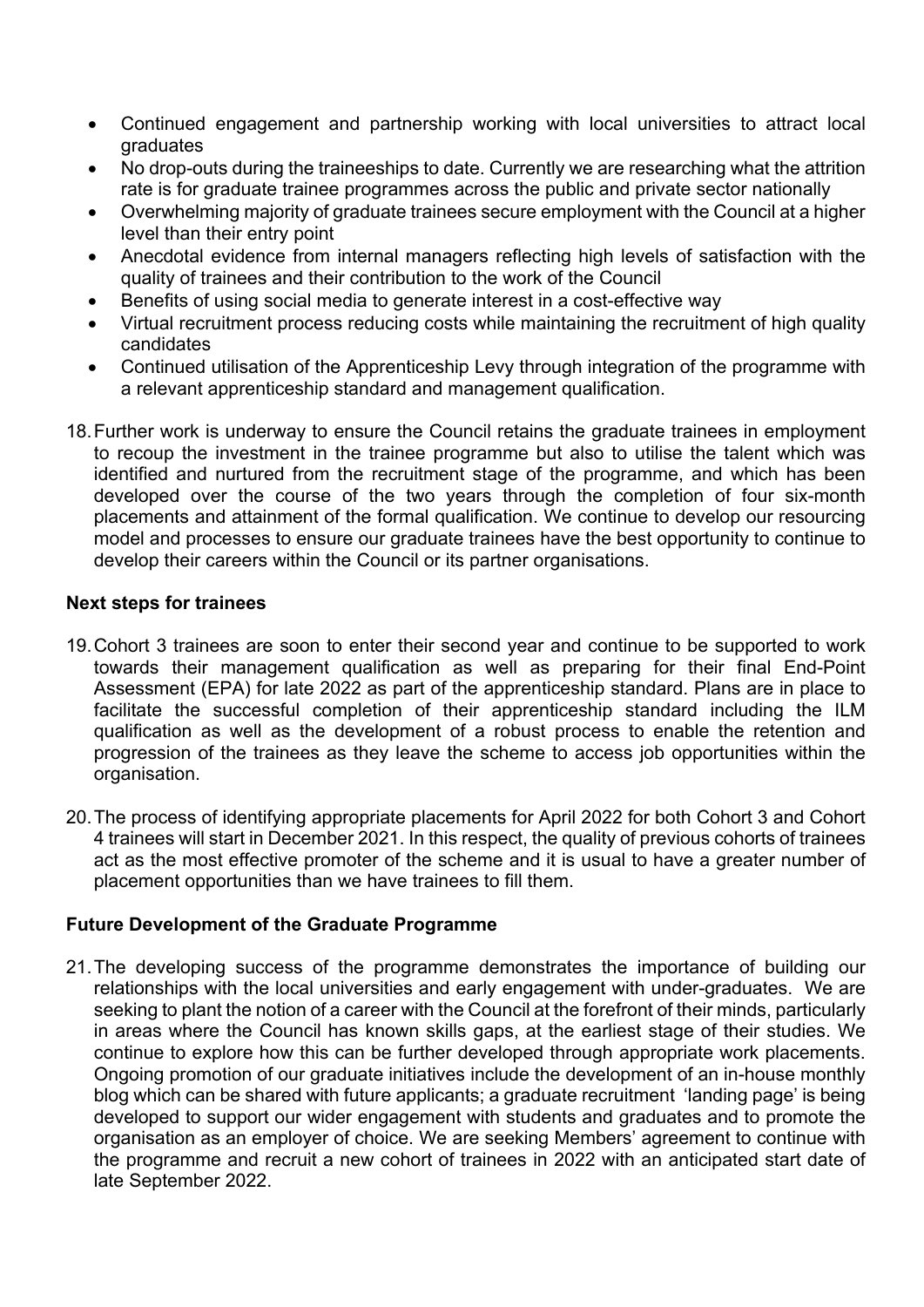#### **Other Options Considered**

- 22. The Council could revert to participation in the National Graduate Development Programme (NGDP). However, given the continued increased interest in our own scheme, the work that has already taken place with developing links with local universities and the continued high calibre of local graduates applying to our in-house scheme, this would appear to be a retrograde step. Alternatively, the Council could choose not to be part of a graduate scheme. This would also appear to be a retrograde step and would potentially lead us to miss out on a rich pipeline of graduate talent who are keen to remain living locally, and who are choosing to build their careers and potentially in future, raise their families, in Nottinghamshire.
- 23. Members have previously discussed the recruitment challenges facing this Council and nationally across a wide range of professional areas. Future reports will be brough to this Committee to consider the workforce strategy and associated workforce resource plan, developed to ensure the Council can recruit people with the right skills, knowledge and experience to deliver the priorities set out in the new Council Plan. Graduate recruitment forms an integral part of the emerging wider youth employment strategy due to be considered at December's Committee. It is therefore proposed to continue with the current iteration of the inhouse programme subject to this Committee's approval and to recruit local graduates once again for a September 2022 start.

#### **Reasons for Recommendation**

- 24. The current scheme has proved successful in identifying and developing new talent. It also gives us significant intelligence on the graduate market more widely and we aim to ensure every candidate has the most positive of experiences, whether successful of not. It is important that this happens to ensure that those graduates who develop their careers elsewhere, recall their positive experiences with Nottinghamshire when considering whether to apply for future roles.
- 25. It is also important for a large employer like the Council, to have close working relationships with our local universities so we can work together on areas of current and future skills shortages and develop programmes of work which assist and support local businesses and the overall economy.

#### **Statutory and Policy Implications**

26. This report has been compiled after consideration of implications in respect of crime and disorder, data protection and information governance finance, human resources, human rights, the NHS Constitution (public health services), the public sector equality duty, safeguarding of children and adults at risk, service users, smarter working, sustainability and the environment and where such implications are material they are described below. Appropriate consultation has been undertaken and advice sought on these issues as required.

#### **Data Protection and Information Governance**

27. The requirements of the General Data Protection Regulations have been taken into account as part of the induction of new starters on the graduate scheme and no personal data is available in this report.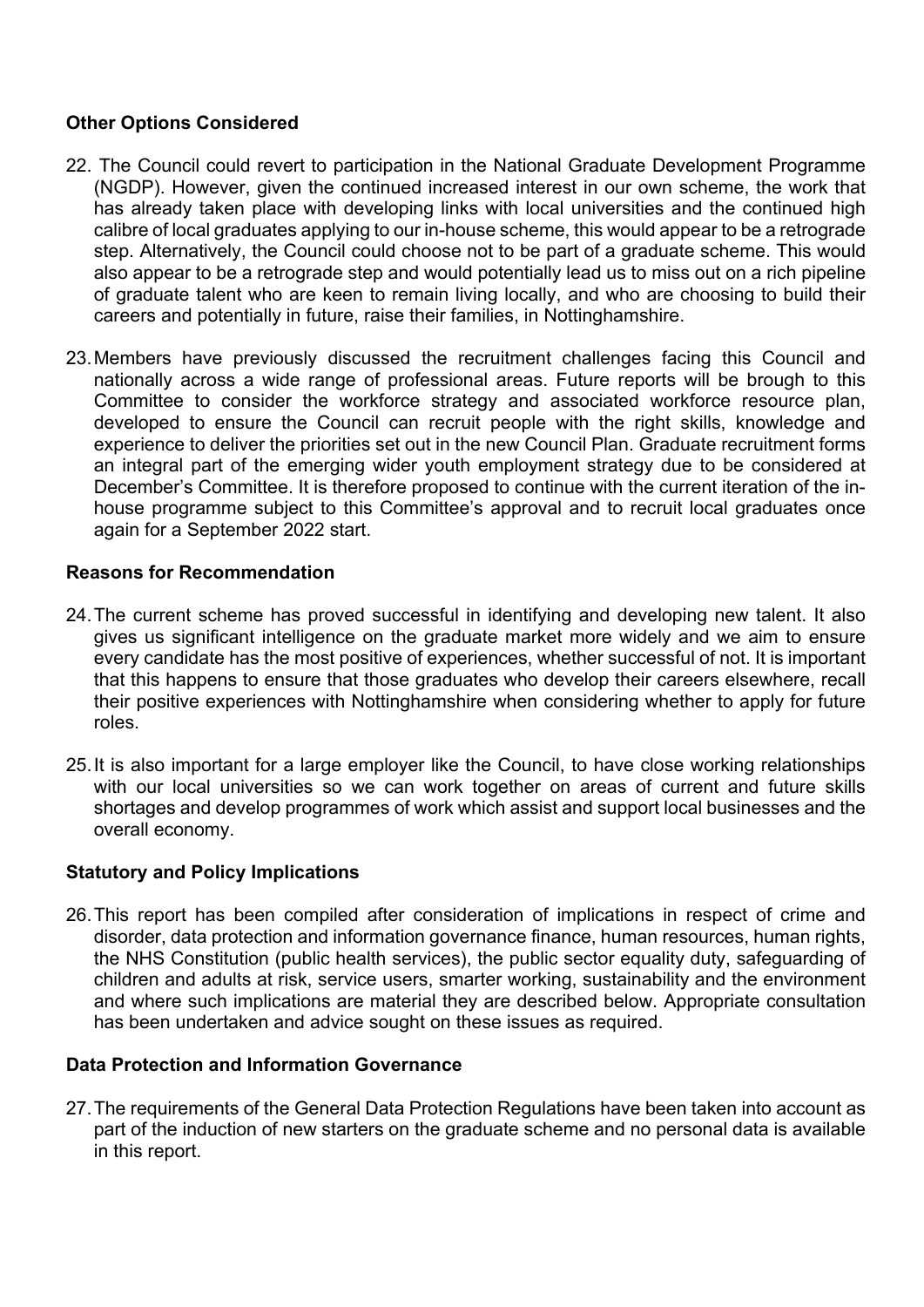#### **Financial Implications**

28. The costs associated with the new scheme are comparable to that of the previous national scheme and no additional budget has been requested. Additional placements are funded from existing service budgets and for two trainees, have been funded using contingency funds. The cost per trainee for two years is £78,000. Creative use of the identified budget has allowed the Council to recruit to eight posts rather than the original three. The learning provider costs are covered by the Apprenticeship Levy.

#### **Human Resource Implications**

29. The graduate trainees will continue to be managed internally using existing resources and effective support arrangements. The development of the programme provides a useful model to develop our emerging Youth Employment strategy prioritising job opportunities for trainees in the majority of circumstances to enable the Council to retain this talent and to recover the money invested in them already to date.

#### **Public Sector Equality Duty Implications**

30. The proposals in this report meet the Council's existing commitment to meeting, and where possible exceeding, the statutory requirements of the Equality Act 2010.

## **RECOMMENDATION**

It is recommended that Members:

- 1) Agree to the continuation of the in-house graduate scheme for 2022.
- 2) Approve the establishment of two additional graduate trainee posts to accommodate the additional two trainees identified from the assessment centre to bring the total of this year's cohort to eight, to be funded from Contingency.
- 3) Commend the success of the Graduate Trainee Programme to date and agree to receive a further update report in November 2022.

#### **Marjorie Toward Service Director – Customers, Governance and Employees Chief Executives Department**

#### **For any enquiries about this report please contact:**

Adrian McKiernan, Business Partner, Workforce and Organisational Development 0115 9773466 adrian.mckiernan@nottscc.gov.uk